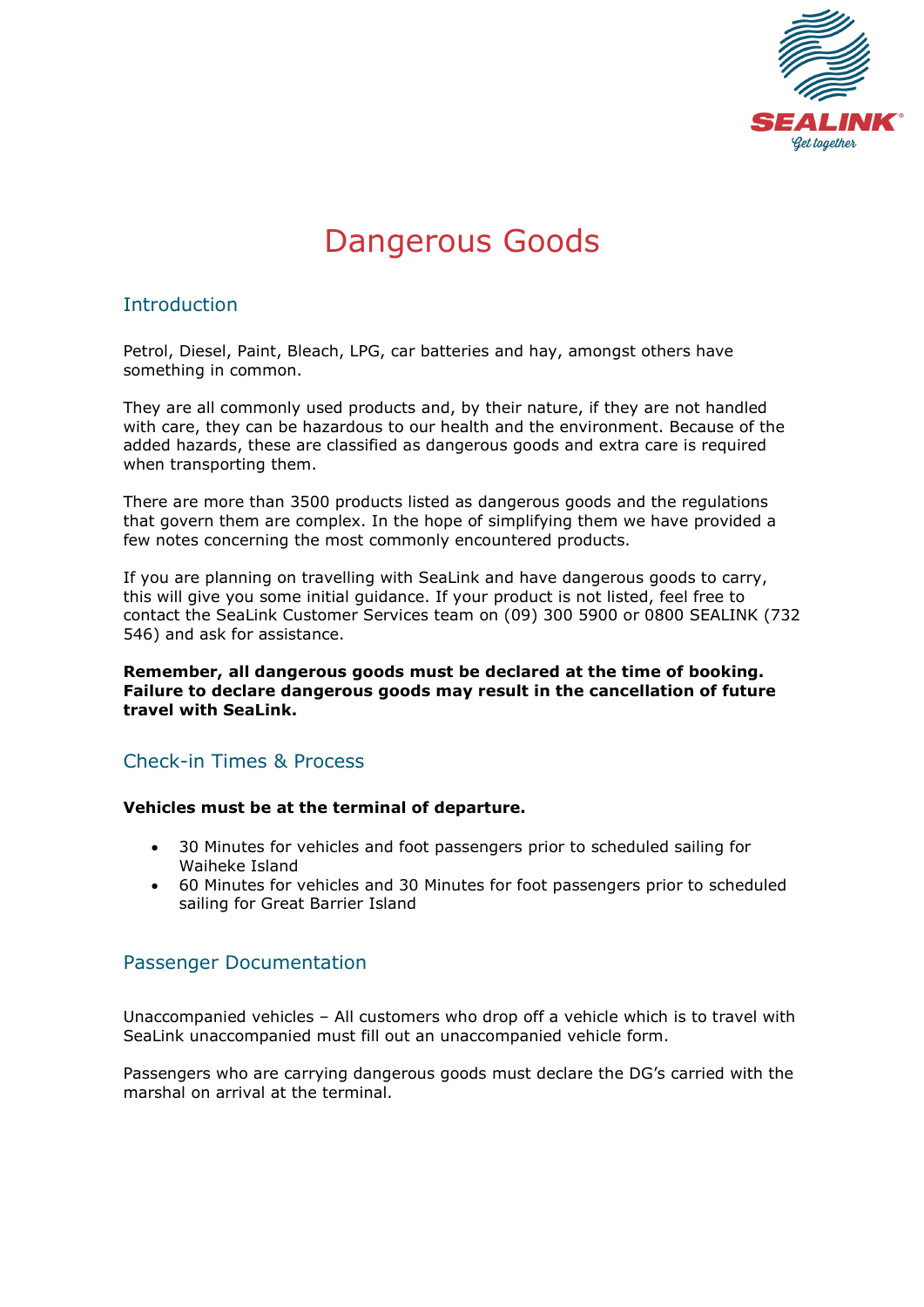# Responsibilities

The driver of the vehicle is responsible for the vehicle for the duration of the voyage. Should the vehicle carrying dangerous goods be unaccompanied one of the crew members with suitable dangerous goods training e.g., DG Endorsement, IMDG Familiarisation training will be nominated to take responsibility for the vehicle. The person nominated and the time of sailing will be noted in the ships daily logs.

# Definition of Terms Related to Dangerous Goods

**Empty Container:** Although they may be empty, drums, tanks or other containers which once held dangerous goods (usually flammable liquids) are still considered hazardous and are subject to regulation. They cannot be carried until they have been cleaned and certified as being purged of all residues to ensure no danger remains.

**MSDS**: Material Safety Data Sheets is the information bulletin prepared by every manufacturer of every product. In addition to identifying the technical properties and characteristics of a product, it contains safety, first aid and emergency response data.

The following MSDS are carried on all SeaLink vessels: Petrol 91, 95 & 98 Octane, Diesel, Kerosene, LPG, Bitumen, Bitumen Emulsion, Avgas, Argon, CO2

# Common Dangerous Goods Encountered by SeaLink

**Aerosols:** These can be carried on the ferry, provided they are under one litre in size.

### **Air Bottles, Scuba tanks, enriched air:**

Full or partial full air tanks require a Dangerous goods shipping document. • Partial or full tanks are to be transported in closed, locked vehicles.

Enriched air must be declared and fully documented.

• The number of enriched air tanks may not exceed 200 litres (16 tanks) water capacity if in a vehicle.

Foot passengers may take these aboard provided the tanks are not taken into the passenger cabin area but are taken to the vehicle deck for stowage during the voyage.

• The vessels crew will identify to foot passengers a safe stowage area on the vessel.

• Tanks are not considered as baggage and our crew are not permitted to handle them.

• The number of enriched air tanks may not exceed 50 litres (4 tanks)

Empty tanks last containing air are not considered dangerous goods provided the valves are open and not under pressure.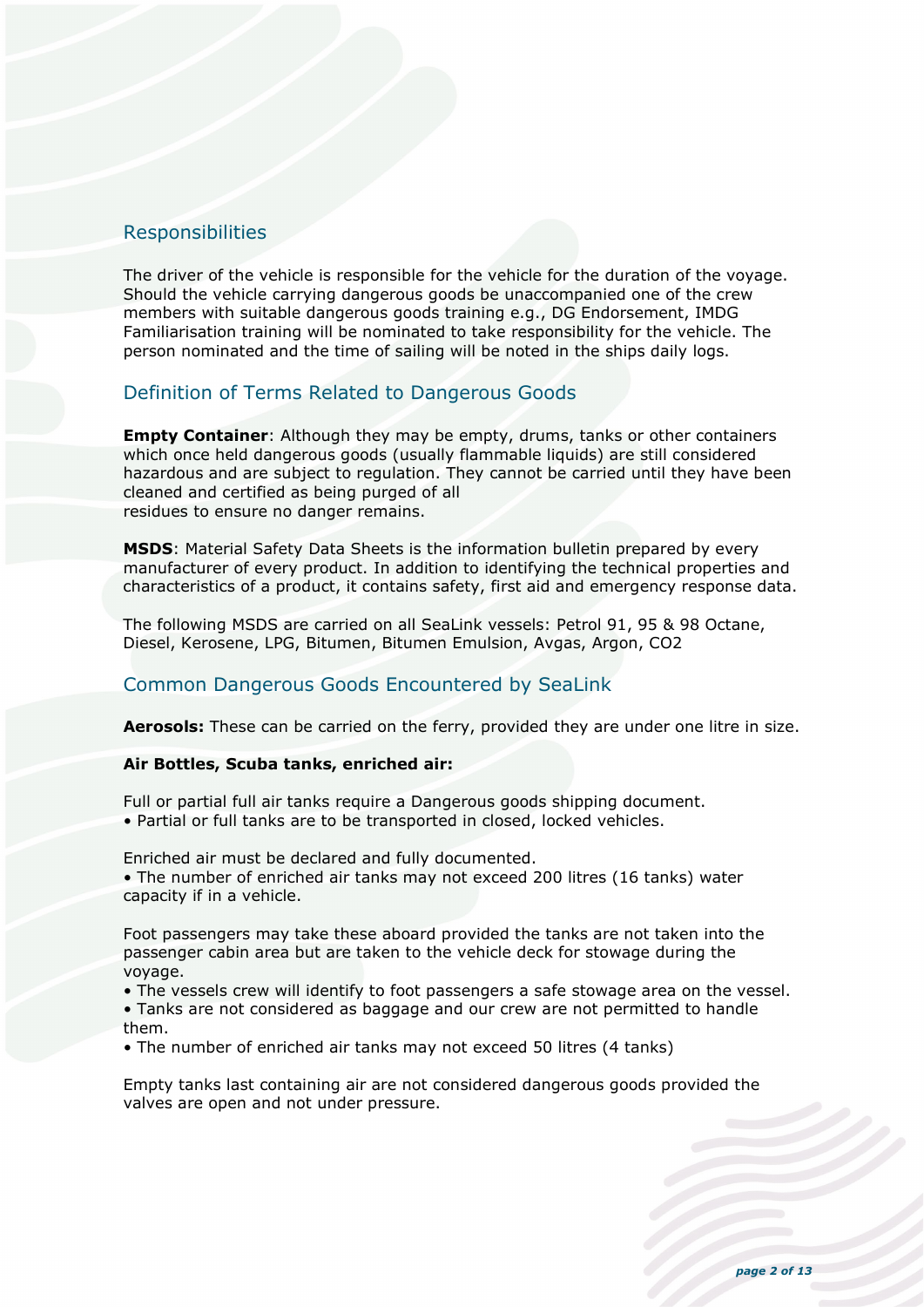**Ammunition:** Small quantities of cartridges for small arms, rifles and shot guns are permitted on our ferries, provided they are securely packaged and carried separately from the weapon.

**Bitumen:** There are two types of Bitumen, petroleum based and emulsion based. Emulsion based is not classed as a dangerous goods as it is water based. The petroleum-based bitumen is to be treated in the same manner as petrol.

**SeaLink Baggage Bins**: No dangerous goods of any kind will be carried in SeaLink baggage bins. This includes all gas or LPG bottles, chainsaws, scuba tanks.

**Boat Fuel/Petrol:** Spare containers may be carried but they must be empty and adequately vented.

• For the purpose of the quantity stated in the table, a trailer is regarded as the same vehicle.

• Foot passengers may carry fuel onboard – 5 litre capacity in approved container.

**Hay:** May be carried but must be secured within a closed vehicle, or the load must be completely tarped. May be carried on a regular sailing provided a 3-metre space can be maintained around the vehicle.

**Diesel**: Diesel fuel is permitted and may be carried on a regular sailing.

**Cleansers:** Bleach or other household cleaners are permitted but must be transported in carton designed to keep them upright and secure to ensure no spills and toxic fumes.

**Firearms:** Firearms transported in vehicles must be unloaded, not visible from outside the vehicle and the vehicle must be locked at all times.

**Fire Extinguishers:** Extinguishers are permitted if they are firmly packaged or secured.

**Fireworks**: May be carried provided they are packaged in the manufacturer's original packaging.

**LPG:** 2 X 9KG bottles are allowed in any vehicle.

### Passenger Dangerous Goods

#### **Walk on Passengers**

Foot passengers may wish to bring aboard a vessel in their luggage, dangerous goods for their personal use. See Dangerous Goods onboard SeaLink vessels information for quantities.

Each individual passenger may only bring aboard dangerous goods in the classes and quantities permitted in SeaLink guidelines or alternatively on as freight on DG sailings.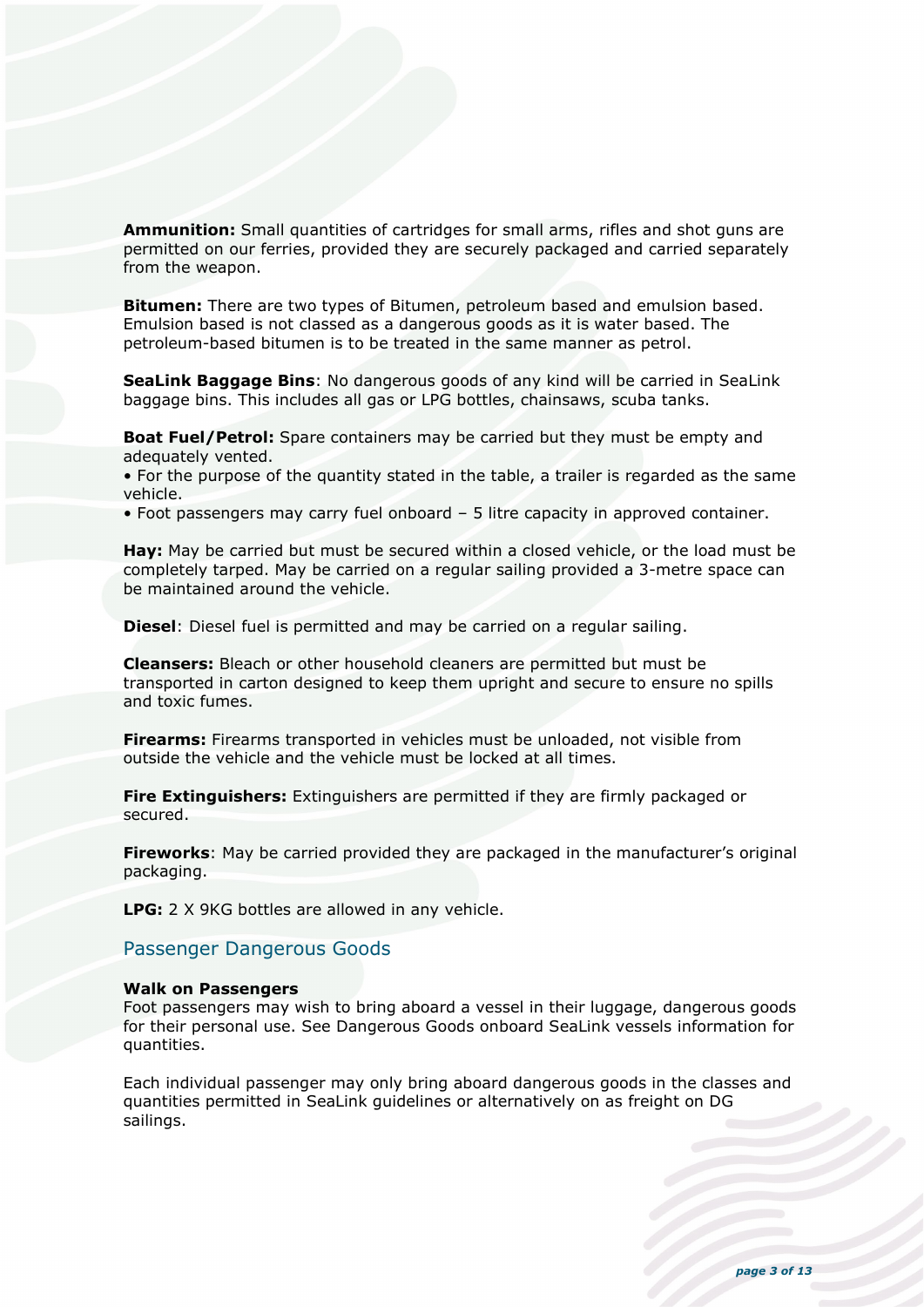Crew are not obliged to accept passenger dangerous goods for carriage and may choose to specify more stringent limits than those specified in SeaLink guidelines, but not less stringent.

It may not be safe or practical to allow every passenger to take on board their maximum 'allowance' of dangerous goods. There is limited space available in the dangerous goods area. Once this quantity has been reached, no more DG's may be carried as permitted in Maritime Rule Part 24A Schedule 2 (page 27).

| <b>Class or</b><br>division | <b>Description</b>                                                                        | <b>Packing</b><br>group<br>(PG) | <b>Maximum quantity (per person)</b>                                                        |
|-----------------------------|-------------------------------------------------------------------------------------------|---------------------------------|---------------------------------------------------------------------------------------------|
| 1.4S                        | UN 0012, UN 0014, UN 0044, UN 0055                                                        | N/A                             | 2 kg gross weight                                                                           |
|                             | Small arms cartridges and components                                                      |                                 |                                                                                             |
| 2.1                         | <b>Flammable Gases</b>                                                                    | N/A                             | 1 x 25 litre water capacity cylinder<br>(or up to 25 litres total in multiple<br>cylinders) |
| 2.2                         | Scuba dive tanks                                                                          | N/A                             | 50 litres water capacity<br>(4 dive tanks)                                                  |
| 3                           | <b>Flammable Liquids</b>                                                                  | PG I                            | 1 litre                                                                                     |
|                             | <b>Flammable Liquids</b>                                                                  | PG II or<br><b>PG III</b>       | 5 litres                                                                                    |
| 4.1                         | Flammable solids (except self-reacting<br>substances or solid desensitised<br>explosives) | PG II or<br><b>PG III</b>       | 1 kg (packaged in original<br>manufacturer's packaging)                                     |
| 6.1                         | <b>Toxic Substances</b>                                                                   | <b>PG III</b>                   | 1 kg or 1 litre (packaged in<br>original manufacturer's<br>packaging)                       |
| 9                           | Diesel with a flash point over 60°C<br>classified as UN 3082                              | <b>PG III</b>                   | 10 litres                                                                                   |

### *Schedule 2 - Dangerous goods permitted for passengers under Subpart I9*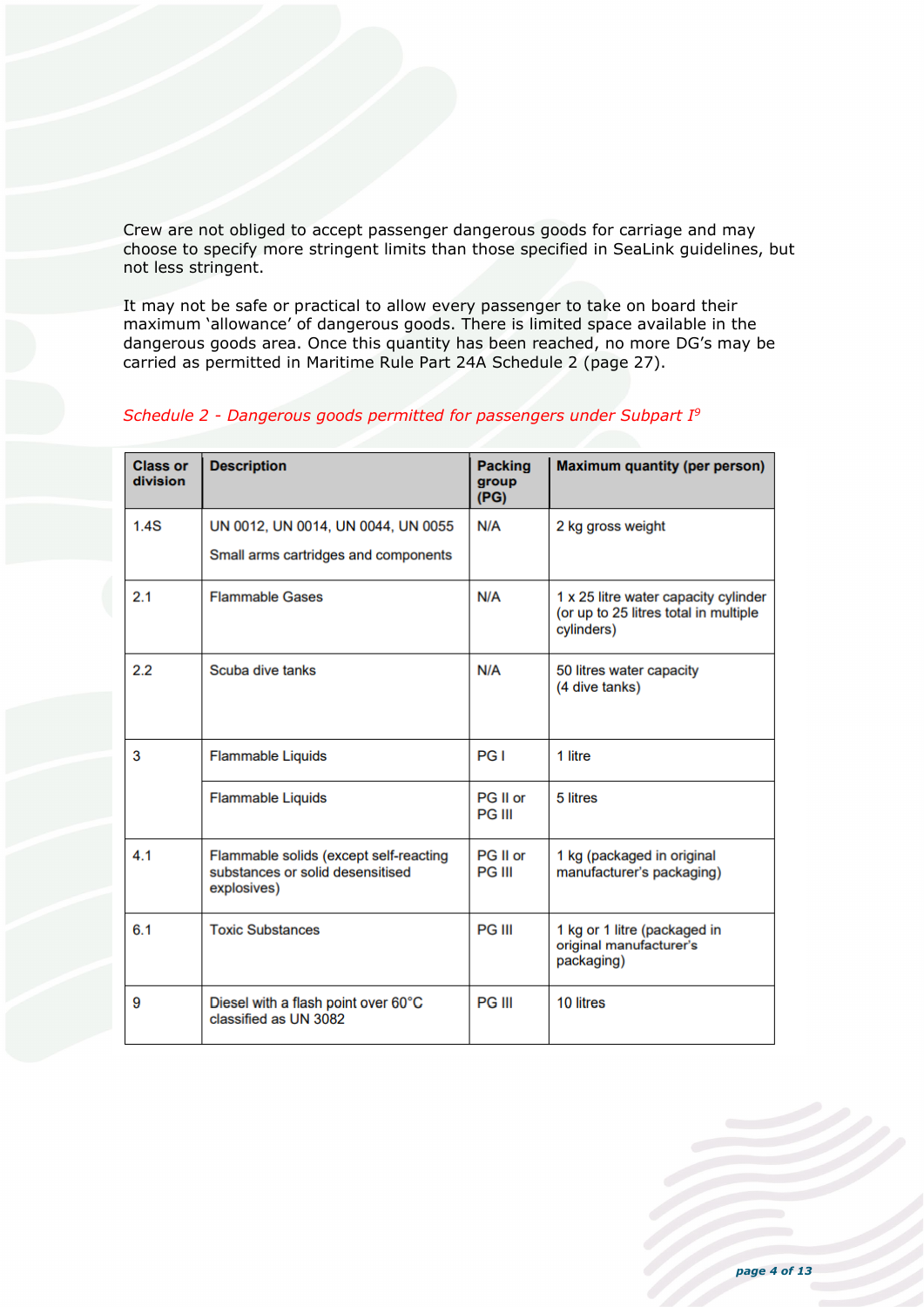### **Notes**

#### **Class 1.4S**

UN 0012 – CARTRIDGES FOR WEAPONS, INERT PROJECTILE, or CARTRIDGES, SMALL ARMS UN 0014 - CARTRIDGES FOR WEAPONS, BLANK or CARTRIDGES, SMALL ARMS, BLANK UN 0044 – PRIMERS, CAP TYPE UN 0055 – CASES, CARTRIDGE, EMPTY, WITH PRIMER

#### **Class 2.1**

A 25-litre water capacity cylinder is equivalent to a 9 kg capacity cylinder.

#### **Class 3 substances (PG II or PG III only)**

A foot passenger may carry the following dangerous goods of Class 3, packing groups II and III, up to a combined maximum of 5 litres:

a) UN 1203 - MOTOR SPIRIT or GASOLINE or PETROL (PG II):

b) UN 1202 - GAS OIL or DIESEL FUEL or HEATING OIL, LIGHT (PG III) - diesel with a flash point of 60°C or less:

c) UN 1223 – KEROSENE (PG III):

d) UN 1263 – PAINT or PAINT RELATED MATERIAL (PG II and PG III only):

e) UN 1268 PETROLEUM PRODUCTS N.O.S. or PETROLEUM DISTILLATES N.O.S. (PG II and PG III only) - camping fuel, Fuelite, Pegasol:

f) UN 3066 - PAINT or PAINT RELATED MATERIAL (PG II and PG III):

g) UN 3469 – PAINT, FLAMMABLE, CORROSIVE or PAINT RELATED MATERIAL, FLAMMABLE, CORROSIVE (PG II and PG III only):

h) UN 3470 – PAINT, CORROSIVE, FLAMMABLE or PAINT RELATED MATERIAL, CORROSIVE, FLAMMABLE (PG II and PG III only):

i) UN 3295 HYDROCARBON LIQUIDS N.O.S. (PG II and PG III only).

#### **Class 9 substances**

Diesel with a flash point over 60°C is classified as UN 3082 – ENVIRONMENTALLY HAZARDOUS SUBSTANCE, LIQUID, N.O.S. (PG III).

#### **Toiletries and cosmetics**

Foot passengers can also carry toiletries and cosmetics for personal use.

 $9$  Schedule 2 is cross-referenced in rules 24A.183(3)(a)(i) and 24A.183(3)(a)(ii) of Subpart I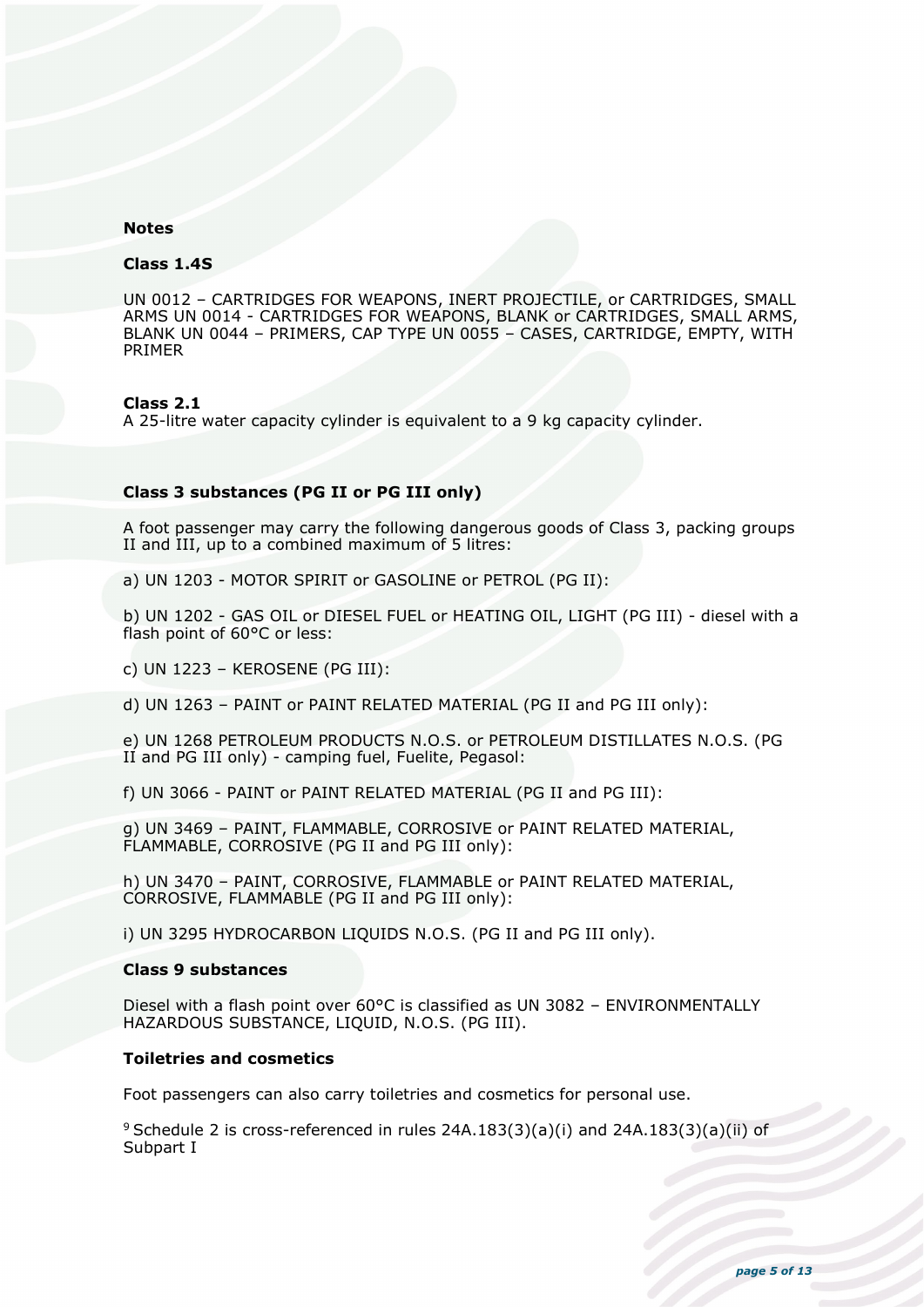# Vehicle passengers

Vehicle drivers may be carrying dangerous goods for personal use, as tools of trade or for agricultural purposes in their vehicles. The following minimum requirements are set in the tables:

- Each passenger may only bring dangerous goods in the classes and quantities permitted in Maritime Rule Part 24A Schedule 3 (pages 29-31). Any excess dangerous goods must be carried as freight.
- All dangerous goods must be clearly and correctly identified, in the original manufacturer's packaging or approved containers suitable for the dangerous goods being carried. Containers and packaging must be in good condition and undamaged.
- The driver of the vehicle is responsible for ensuring that dangerous goods are securely stowed and segregated within the vehicle.

Crew are not obliged to accept passenger dangerous goods in vehicles and may choose to specify more stringent limits than those specified in SeaLink guidelines, but not less stringent.

Unaccompanied vehicles – where the driver does not travel with the vehicle on board the ferry, will be handled as for freight.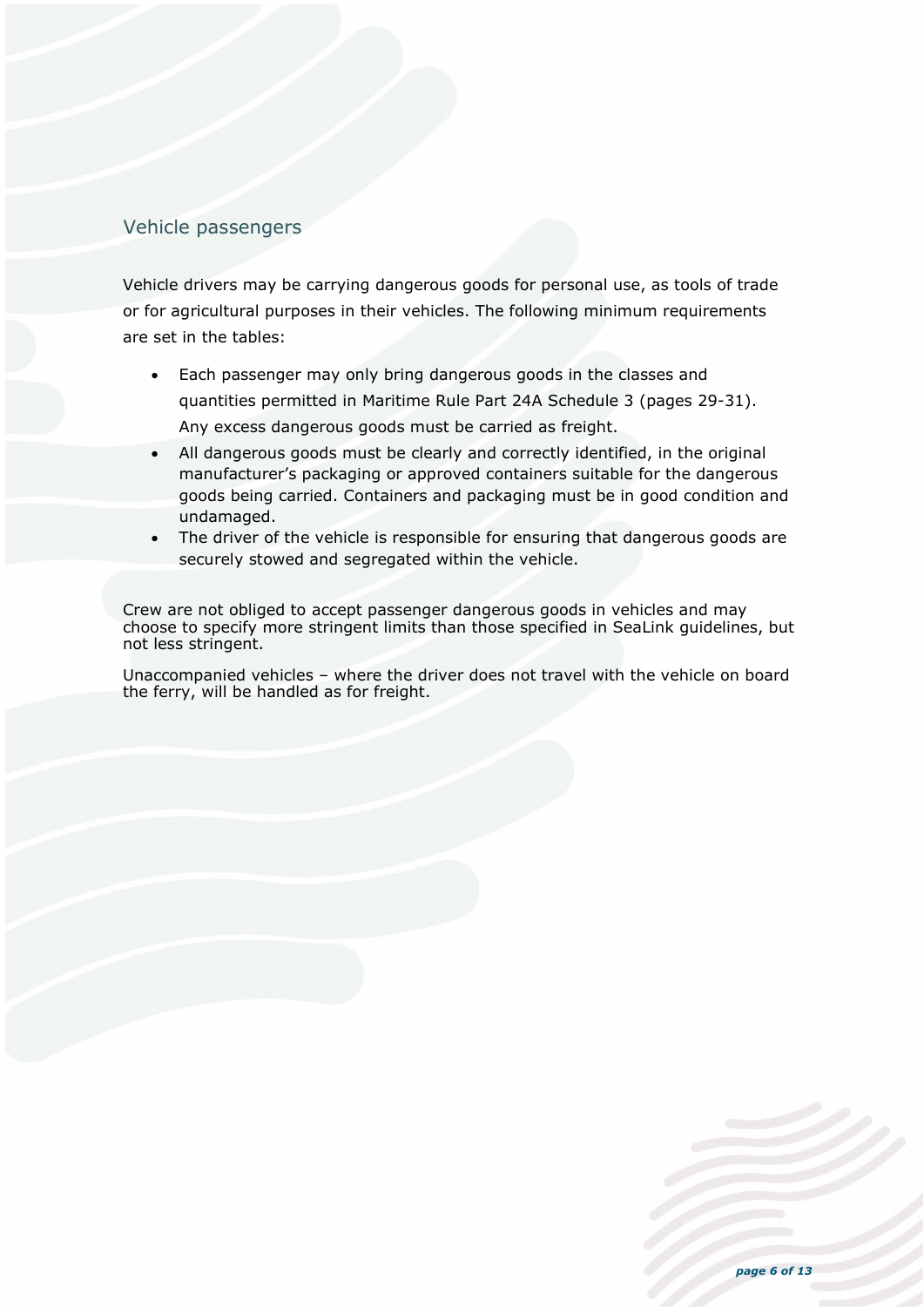# Schedule 3 - Dangerous goods permitted for driver of drive-on vehicle<sup>10</sup>

| <b>Class or</b><br>division <sup>11</sup> | <b>Class or division name or product</b>                                                                                                                     | Packing<br>group<br>(PG)  | Maximum quantity*<br>(per motor vehicle and any<br>trailer)                                                                                                              |  |
|-------------------------------------------|--------------------------------------------------------------------------------------------------------------------------------------------------------------|---------------------------|--------------------------------------------------------------------------------------------------------------------------------------------------------------------------|--|
| 1.4S                                      | Any 1.4S including UN 0012, UN 0014, UN<br>0044, UN 0055 small arms cartridges and<br>components                                                             | N/A                       | 50 kg gross weight combined<br>(including packaging) carried<br>as Small Packages of<br>Explosives in accordance with<br>clause 2.5 of the Land<br><b>Transport Rule</b> |  |
| 1.3G                                      | Distress flares UN 0092 and UN 0195                                                                                                                          | N/A                       |                                                                                                                                                                          |  |
| 1.4G                                      | Hand flares UN 0191, smoke flares UN 0197.<br>and signal cartridges UN 0312                                                                                  | N/A                       |                                                                                                                                                                          |  |
| 2.1                                       | Flammable gases                                                                                                                                              | N/A                       | 50 litres water capacity<br>subject to maximum cylinder<br>size 25 litres                                                                                                |  |
| 2.2                                       | Non-flammable, non-toxic gases<br>(other than Scuba dive tanks see below))                                                                                   | N/A                       | 90 litres water capacity                                                                                                                                                 |  |
| 3                                         | Flammable liquids                                                                                                                                            | PG I                      | 5 litres                                                                                                                                                                 |  |
|                                           | Flammable liquids                                                                                                                                            | PG II or<br><b>PG III</b> | 100 litres                                                                                                                                                               |  |
| 4.1                                       | Flammable solids (except self-reacting<br>substances or solid desensitised explosives)                                                                       | PG II or<br><b>PG III</b> | 5 kg                                                                                                                                                                     |  |
| 4.3                                       | Substances which, in contact with water, emit<br>flammable gases<br>(Packaged as Dangerous Goods in Limited<br>Quantities or Consumer Commodities only)      | PG II or<br><b>PG III</b> | 1 kg or 1 litre                                                                                                                                                          |  |
| 5.1                                       | Oxidizing substances                                                                                                                                         | PG II or<br><b>PG III</b> | 5 kg (solids, powders, etc); or<br>5 litres (liquids)                                                                                                                    |  |
| 5.2                                       | Organic peroxides Type B<br>(Packaged as Dangerous Goods in Limited<br>Quantities or Consumer Commodities only)                                              | N/A                       | 5 kg (solids, powders, etc); or<br>5 litres (liquids)                                                                                                                    |  |
|                                           | Organic peroxides Type C, D, E or F<br>(as hardener for an organic resin or<br>packaged as Dangerous Goods in Limited<br>Quantities or Consumer Commodities) | N/A                       | 10 kg (solids, powders, etc);<br>or 10 litres (liquids)                                                                                                                  |  |
| 6.1                                       | <b>Toxic substances</b>                                                                                                                                      | <b>PG III</b>             | 5 kg (solids, powders, etc); or<br>5 litres (liquids)                                                                                                                    |  |

<sup>10</sup> Schedule 3 is cross-referenced in rules 24A.184(2)(a)(i) and 24A.184(2)(a)(ii) of Subpart I.<br><sup>11</sup> In a number of cases, certain classes or packing groups permitted for land transport are not included in this schedule as it is considered that in view of the risks, carriage by sea in drive-on vehicles should be prohibited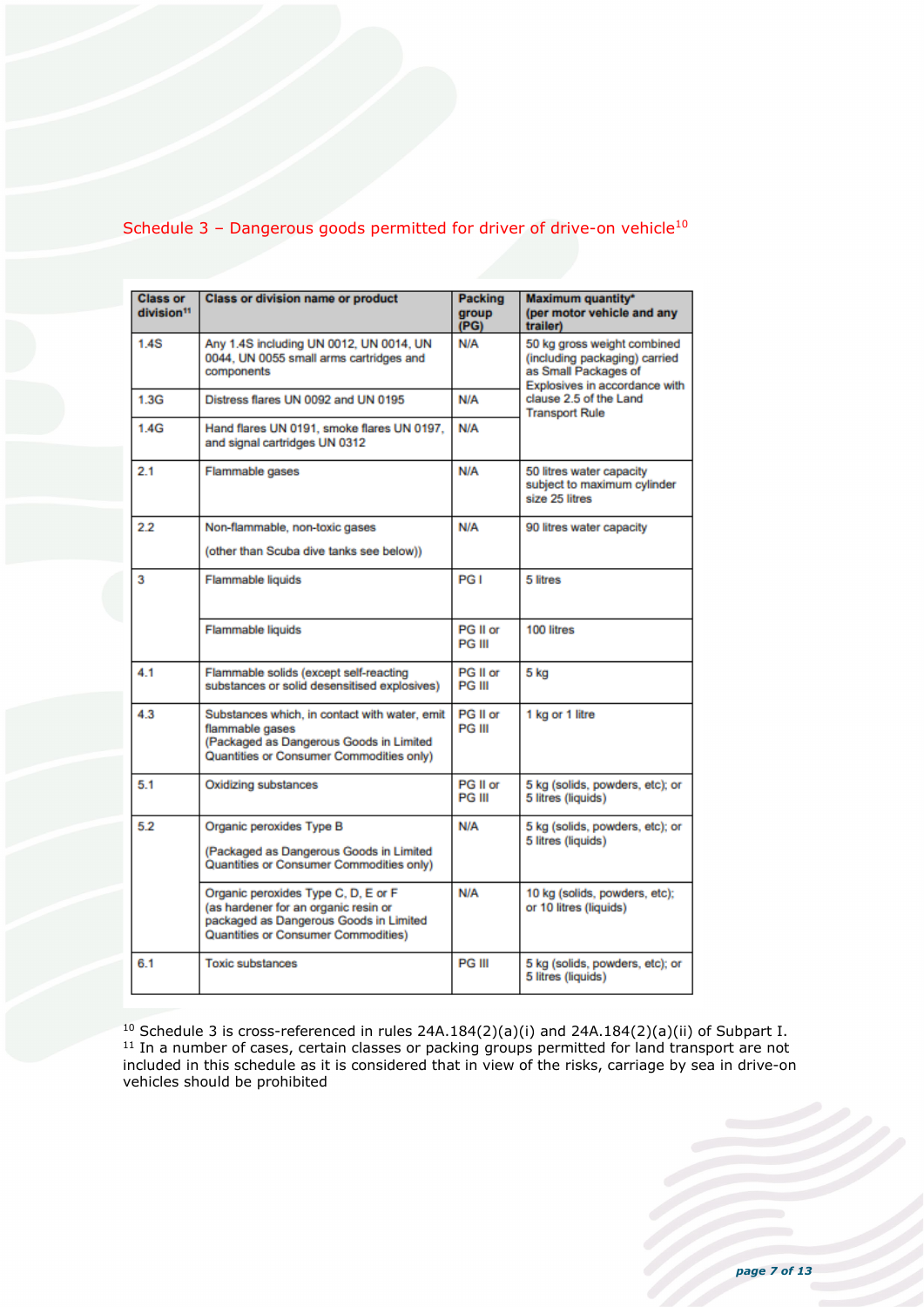| <b>Class or</b><br>division <sup>11</sup> | <b>Class or division name or product</b>                                                                                                                                                                                                                                                                                                                                                                                                                                                                                                                                                                             | <b>Packing</b><br>group<br>(PG) | <b>Maximum quantity*</b><br>(per motor vehicle and any<br>trailer) |
|-------------------------------------------|----------------------------------------------------------------------------------------------------------------------------------------------------------------------------------------------------------------------------------------------------------------------------------------------------------------------------------------------------------------------------------------------------------------------------------------------------------------------------------------------------------------------------------------------------------------------------------------------------------------------|---------------------------------|--------------------------------------------------------------------|
| 6.2                                       | Portable toilet effluent, septic tank wastes<br>and sewage screening sludge                                                                                                                                                                                                                                                                                                                                                                                                                                                                                                                                          | N/A                             | 100 litres or one portable<br>toilet                               |
| 8                                         | Corrosive substances                                                                                                                                                                                                                                                                                                                                                                                                                                                                                                                                                                                                 |                                 | 5 kg (solids, powders, etc); or<br>5 litres (liquids)              |
|                                           | UN 2794 BATTERIES, WET, FILLED WITH<br><b>ACID electric storage</b><br>UN 2795 BATTERIES, WET, FILLED WITH<br><b>ALKALI</b> electric storage<br>UN 2800 BATTERIES, WET, NON-<br>SPILLABLE electric storage                                                                                                                                                                                                                                                                                                                                                                                                           | N/A                             | 250 litres (measured by the<br>volume of the battery case)         |
|                                           | UN 3028, BATTERIES, DRY, CONTAINING<br>POTASSIUM HYDROXIDE SOLID electric<br>storage                                                                                                                                                                                                                                                                                                                                                                                                                                                                                                                                 | N/A                             | 250 kg                                                             |
| а                                         | Miscellaneous dangerous substances and<br>articles (except those listed below)                                                                                                                                                                                                                                                                                                                                                                                                                                                                                                                                       | PG II or<br><b>PG III</b>       | 5 kg (solids, powders, etc); or<br>5 litres (liquids)              |
| Mixed<br>loads                            | The maximum quantity for a mixed load of the above dangerous goods is an aggregate<br>amount of 250, determined by the actual quantity of dangerous goods carried, measured<br>in:<br>• kilograms (including the weight of the packaging) for solids and powders:<br>· litres for liquids:<br>. litres water capacity of the cylinder or container for gases.<br>The maximum quantity for a mixed load is exceeded if the quantity for any class or division<br>in the load exceeds the limit specified for that class or division. Where the limits are<br>exceeded the dangerous goods must be carried as freight. |                                 |                                                                    |

In addition to the above maximum quantity for mixed loads, the following quantities of the dangerous goods below may be carried:

| <b>Class or</b><br>division | <b>Class or division name or product</b>                     | Packing<br>group<br>(PG) | <b>Maximum quantity*</b><br>(per motor vehicle and any<br>trailer)                                                                    |
|-----------------------------|--------------------------------------------------------------|--------------------------|---------------------------------------------------------------------------------------------------------------------------------------|
| 2.2                         | Scuba dive tanks                                             | N/A                      | 200 litres water capacity                                                                                                             |
| 4.1                         | UN 1327 HAY, STRAW or BHUSA                                  | N/A                      | No limit, but must be secured<br>within a closed vehicle, or the<br>load must be completely<br>covered to prevent random<br>ignition. |
| g                           | Diesel with a flash point over 60°C classified<br>as UN 3082 | <b>PG III</b>            | 500 litres                                                                                                                            |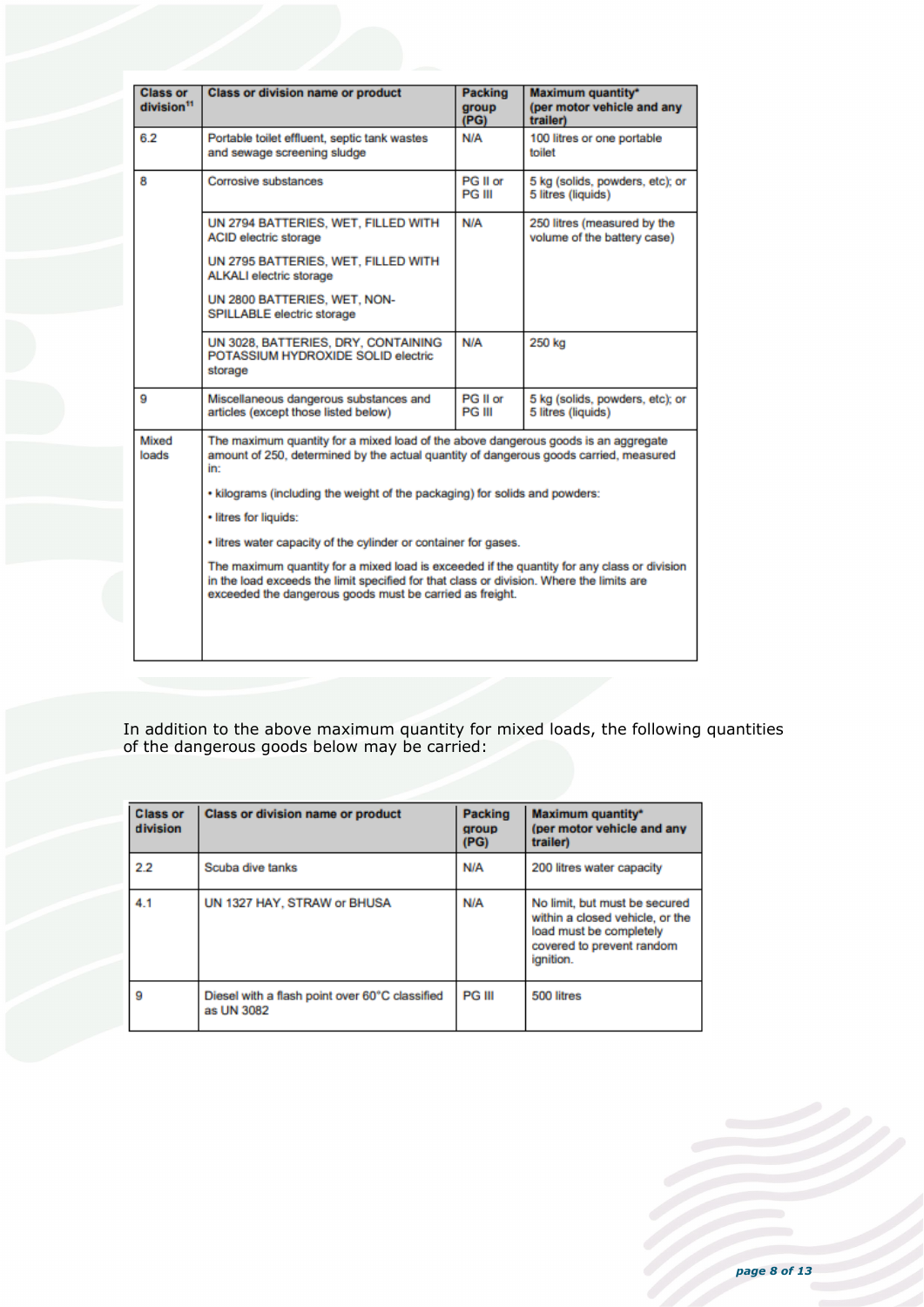### **Notes**

#### **Class 1.4S**

UN 0012 – CARTRIDGES FOR WEAPONS, INERT PROJECTILE, or CARTRIDGES, SMALL ARMS UN 0014 - CARTRIDGES FOR WEAPONS, BLANK or CARTRIDGES, SMALL ARMS, BLANK UN 0044 – PRIMERS, CAP TYPE UN 0055 – CASES, CARTRIDGE, EMPTY, WITH PRIMER

#### **Class 2.1**

A 25-litre water capacity cylinder is equivalent to a 9 kg capacity cylinder.

#### **Class 3 substances (PG II or PG III only)**

A vehicle passenger may carry the following dangerous goods of Class 3, packing groups II and III, up to a combined maximum of 100 litres per vehicle:

j) UN 1203 - MOTOR SPIRIT or GASOLINE or PETROL (PG II):

k) UN 1202 - GAS OIL or DIESEL FUEL or HEATING OIL, LIGHT (PG III) - diesel with a flash point of 60°C or less:

l) UN 1223 – KEROSENE (PG III):

m) UN 1263 – PAINT or PAINT RELATED MATERIAL (PG II and PG III only):

n) UN 1268 PETROLEUM PRODUCTS N.O.S. or PETROLEUM DISTILLATES N.O.S. (PG II and PG III only) - camping fuel, Fuelite, Pegasol:

o) UN 3066 - PAINT or PAINT RELATED MATERIAL (PG II and PG III):

p) UN 3469 – PAINT, FLAMMABLE, CORROSIVE or PAINT RELATED MATERIAL, FLAMMABLE, CORROSIVE (PG II and PG III only):

q) UN 3470 – PAINT, CORROSIVE, FLAMMABLE or PAINT RELATED MATERIAL, CORROSIVE, FLAMMABLE (PG II and PG III only):

r) UN 3295 HYDROCARBON LIQUIDS N.O.S. (PG II and PG III only). Maritime Rules MNZ Consolidation 31 March 2021 32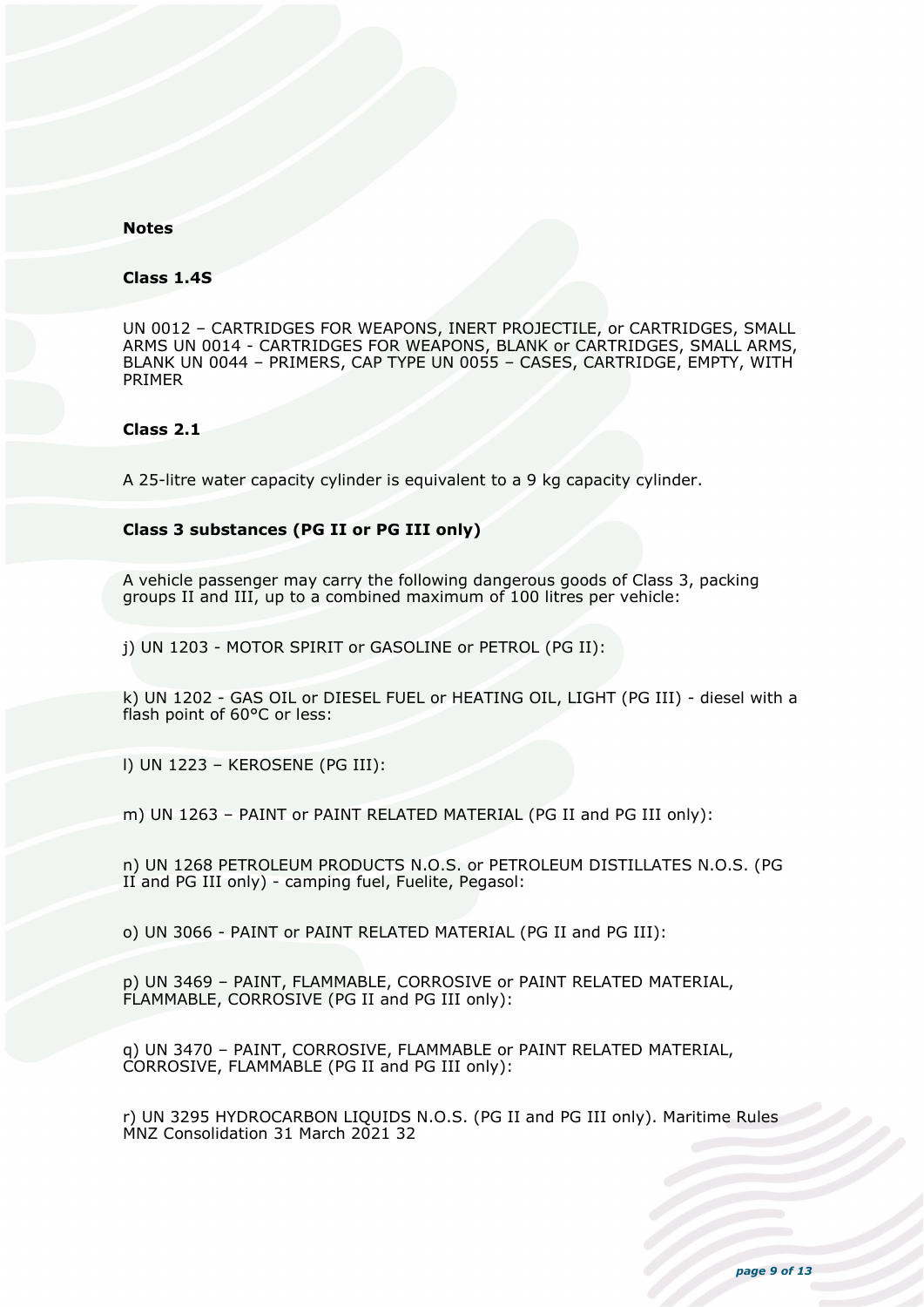### **Class 9 substances**

Diesel with a flash point over 60°C is classified as UN 3082 – ENVIRONMENTALLY HAZARDOUS SUBSTANCE, LIQUID, N.O.S. (PG III).

# **Toiletries and cosmetics**

Passengers can also carry toiletries and cosmetics for personal use in their vehicles.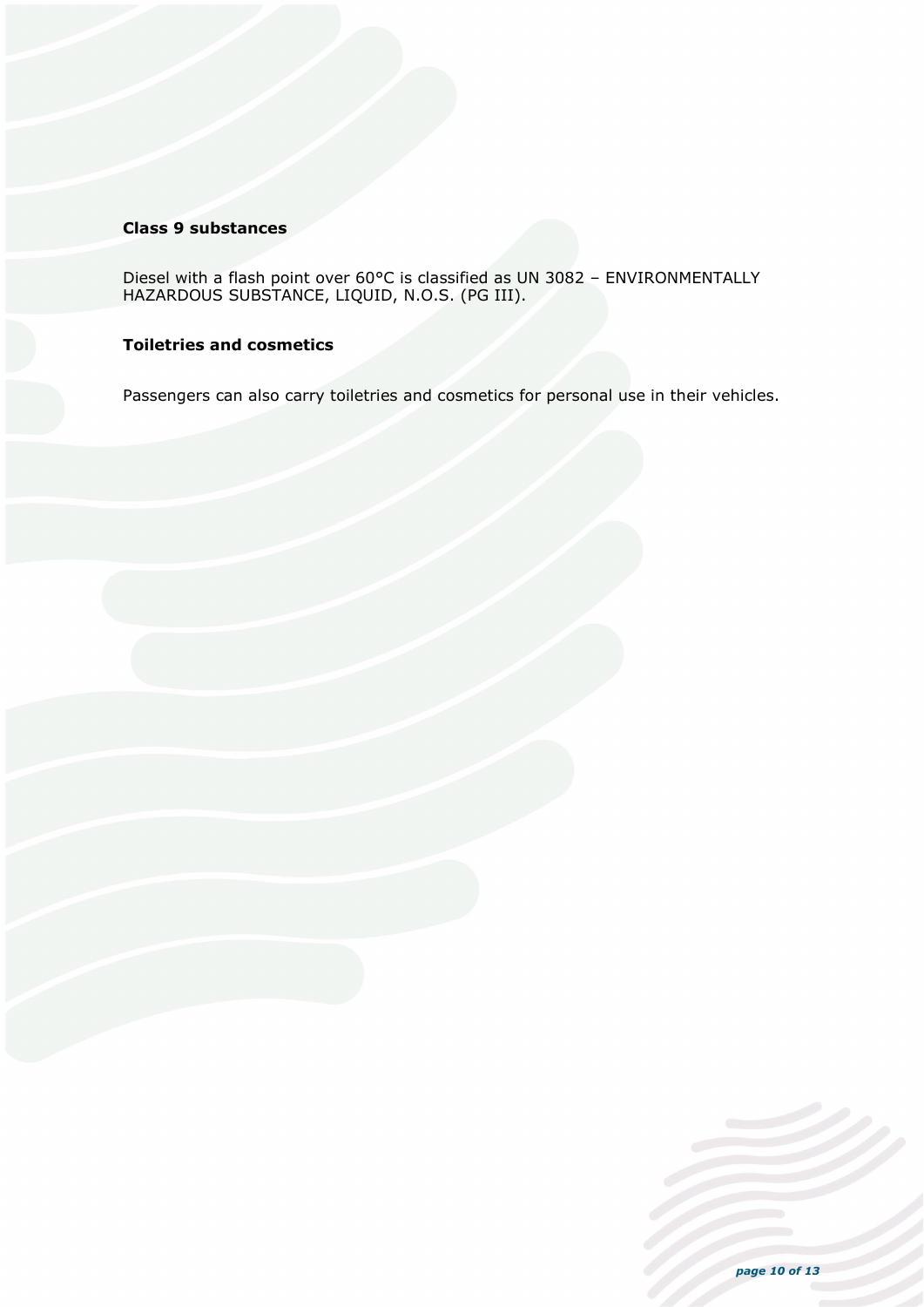| Class 1<br>Class 4.3<br>Explosives<br>Dangerous When<br><b>EXPLOSIVES</b><br>Wet<br>1.1<br>$E.g. - TNT$<br>E.g., Calcium<br>Carbonate<br>Class 2.1<br>Class 5.1 |  |
|-----------------------------------------------------------------------------------------------------------------------------------------------------------------|--|
|                                                                                                                                                                 |  |
|                                                                                                                                                                 |  |
|                                                                                                                                                                 |  |
|                                                                                                                                                                 |  |
|                                                                                                                                                                 |  |
|                                                                                                                                                                 |  |
| <b>FLAMMABLE</b><br>Flammable Gas<br><b>Oxidising Agent</b><br><b>OXIDIZING</b><br><b>AGENT</b>                                                                 |  |
| $E.g. - LPG$<br>E.g., Ammonium                                                                                                                                  |  |
| Nitrate Fertiliser                                                                                                                                              |  |
| Class $2.2$<br>Class 5.2                                                                                                                                        |  |
| Non-Flammable Gas<br>Organic Peroxide<br><b>NON-FLAMMABLE GAS</b><br><b>ORGANIC PEROXIDE</b>                                                                    |  |
|                                                                                                                                                                 |  |
| E.g., Nitrogen<br>E.g., Benzoyl                                                                                                                                 |  |
| Peroxide                                                                                                                                                        |  |
| Class 2.3<br>Class $6.1$<br>灶                                                                                                                                   |  |
| TOXIC<br><b>Toxic Gas</b><br>TOXIC<br>Toxic<br>GAS                                                                                                              |  |
| 6<br>E.g., Chlorine<br>E.g., Lead Oxide                                                                                                                         |  |
| Class 6.2                                                                                                                                                       |  |
|                                                                                                                                                                 |  |
| Infectious Substances<br><b>INFECTIOUS</b><br>SUBSTANCE                                                                                                         |  |
| E.g., Biological<br>6                                                                                                                                           |  |
| Class 3<br>Class 7                                                                                                                                              |  |
| Flammable Liquids<br>Radioactive                                                                                                                                |  |
| <b>FLAMMABLE</b><br><b>RADIOACTIVE</b><br><b>LIQUID</b>                                                                                                         |  |
| E.g., Petrol                                                                                                                                                    |  |
| Class 4.1<br>Class 8                                                                                                                                            |  |
|                                                                                                                                                                 |  |
| Flammable Solids<br>Corrosive                                                                                                                                   |  |
| <b>CORROSIVE</b><br>E.g., Matches,<br>E.g., Batteries                                                                                                           |  |
| 8<br>Firelighters                                                                                                                                               |  |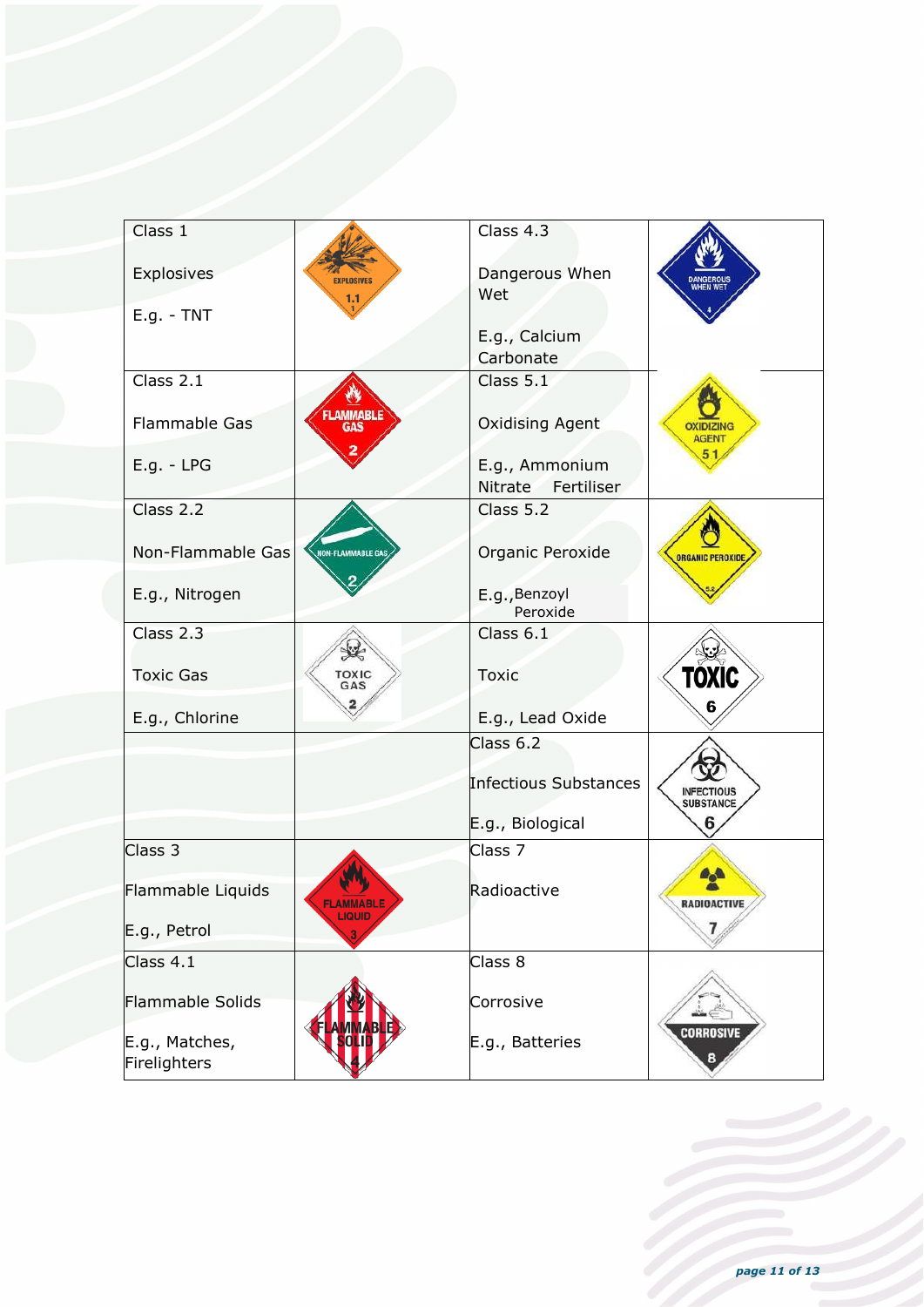| Class 4.2   |                            | Class 9       |                           |
|-------------|----------------------------|---------------|---------------------------|
| Spontaneous |                            |               |                           |
| Combustible |                            | Miscellaneous |                           |
|             |                            |               |                           |
| E.g. White  | SPONTANEOUSLY<br>DHATIDI E | E.g., Bitumen | <b>MISCELLANEOUS</b>      |
| Phosphorus  |                            |               | <b>DANGEROUS</b><br>GOODS |
|             |                            |               |                           |

# Packaging – Approved Containers

### **Use an approved fuel container**

Ensure you use a container that is approved to carry fuel; do not use a container that has previously held other substances. These are not suitable because:

- Residue from other substances may react with the fuel
- They may not be designed to hold fuel and, as a result may damage the container and cause the container to leak.

### **What is an approved fuel container?**

Petrol can only be stored and transported in approved containers. For containers, up to 25 litres, they must comply with AS/NZS 2906/2001, (Australia /New Zealand Standard) or be a previously approved container (i.e., with an LAB registration number marked on the container)

These containers must:

- Have an appropriate sealing cap
- Be made of metal or suitable plastic that will not react with the fuel
- Be clearly labelled or marked to identify the fuel and the potential hazards (i.e., Petrol – Highly flammable.)
- Containers greater than 25 litres must also be compliant. These include steel containers such as jerry cans or drums with appropriate sealing caps. They should be marked with the UN packaging symbol and must also be clearly labelled or marked to identify the fuel & the potential hazards.